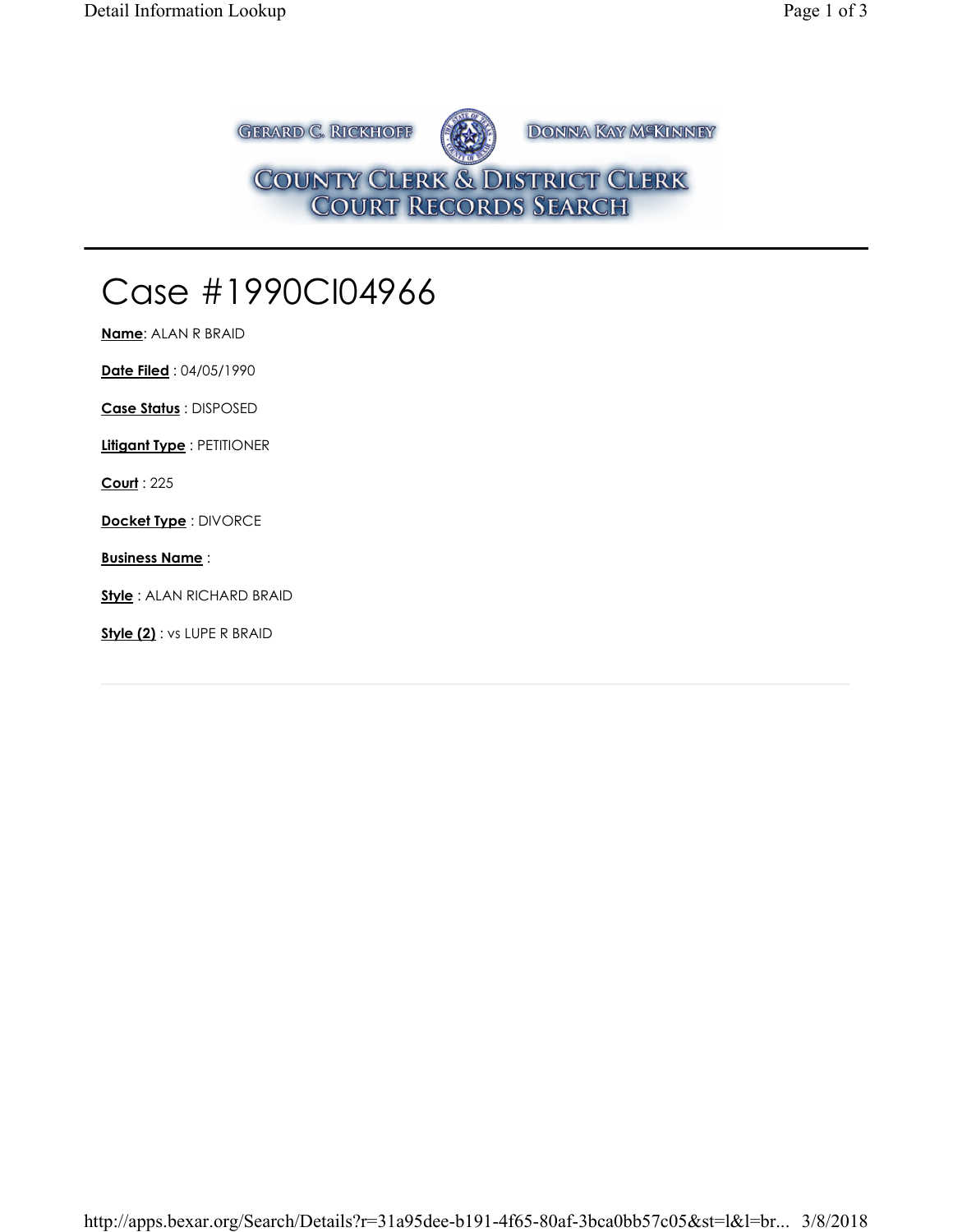## Case History

*Currently viewing 1 through 20 of 57 records*

| Sequence | <b>Date Filed</b> | <b>Description</b>                                                                         |
|----------|-------------------|--------------------------------------------------------------------------------------------|
| P00053   | 5/1/1997          | <b>FILE MICROFILMED</b><br>REEL 12021 IMAGE 0014 THRU 0014                                 |
| P00052   | 6/1/1993          | CASE CLOSED CASE DISPOSED AFTER ORGJUD                                                     |
| P00049   | 9/4/1992          | <b>HAND WRITTEN</b><br><b>AGREEMENT</b>                                                    |
| P00048   | 8/31/1992         | SUBPOENA<br>TO ALLAN K DUBOIS                                                              |
| O00002   | 8/28/1992         | <b>TEMPORARY ORDERS</b><br>JUDGE: CAROLYN H SPEARS-PETERSEN<br><b>VOL: 1048 PAGE: 1071</b> |
| T00046   | 8/27/1992         | <b>MOTION FOR</b><br><b>SANCTIONS HM</b>                                                   |
| T00045   | 8/27/1992         | NON-JURY<br>COURT: 218 TRIAL DATE & TIME: 9/8/1992 9:00AM                                  |
| P00047   | 8/27/1992         | <b>INTENTION TO TAKE DEPO</b><br>OF LUPE R BRAID                                           |
| T00044   | 8/24/1992         | <b>MOTION TO</b><br>MODIFY IN SUIT AFFT PCR JD                                             |
| T00043   | 8/24/1992         | NON-JURY<br>COURT: 218 TRIAL DATE & TIME: 8/28/1992 8:30AM                                 |
| P00051   | 8/21/1992         | <b>FIAT</b><br>224 082892 0915                                                             |
| P00050   | 8/20/1992         | <b>MOTION TO</b><br>ENTER TEMPORARY ORDERS HEM                                             |
| P00042   | 8/20/1992         | <b>NOTICE OF</b><br>HEARING SET 8/28/92 @ 8:30 AM IN 37TH DC                               |
| P00041   | 8/17/1992         | <b>INTENTION TO TAKE DEPO</b><br>OF LUPE R BRAID                                           |
| P00040   | 8/17/1992         | <b>CONTINUED</b><br>PCR OF ALAN RICHARD BRAID                                              |
| P00039   | 8/17/1992         | <b>FIRST AMENDED</b><br>MOTION TO MODIFY IN SUIT AFFECTING THE                             |
| T00038   | 7/29/1992         | <b>MOTION FOR</b><br>ADDIT & SUPPLEM TEMP ORDERS JD                                        |
| T00037   | 7/29/1992         | NON-JURY<br>COURT: 218 TRIAL DATE & TIME: 8/5/1992 8:30AM                                  |
| T00036   | 7/29/1992         | <b>MOTION TO</b><br>RESET 080592 0830                                                      |